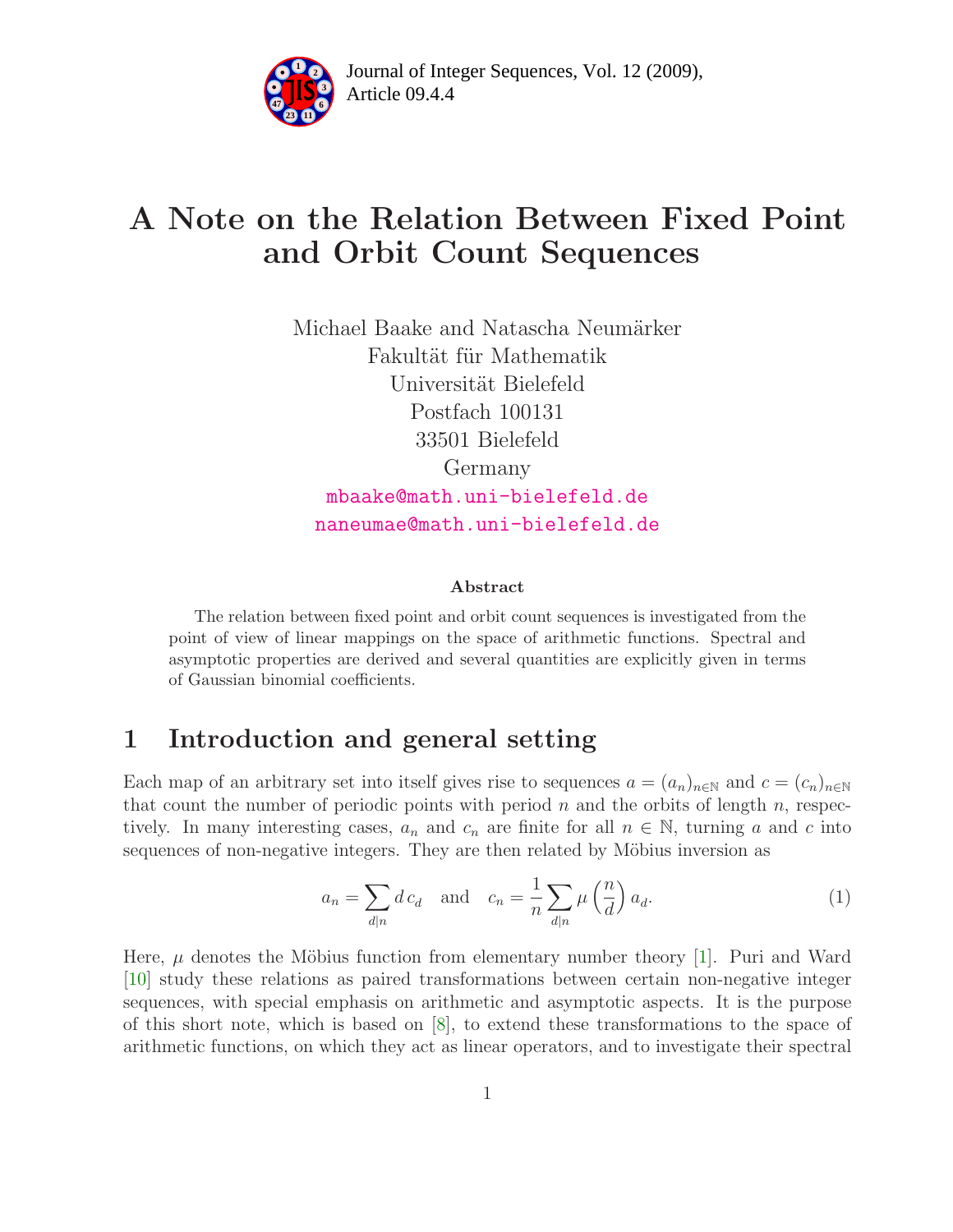properties and their asymptotic behaviour under iteration, thus generalising results from  $|10|$ .

Let  $\mathcal{A} = \mathbb{C}^{\mathbb{N}}$  denote the set of arithmetic functions. Its elements can be thought of either as functions  $f: \mathbb{N} \to \mathbb{C}, n \mapsto f(n)$ , or as sequences of complex numbers  $(f_n)_{n\in\mathbb{N}}$ , hence the notations  $f(n)$  and  $f_n$  are used in parallel; see [\[1\]](#page-10-0) for details and general notation. Clearly,  $\mathcal A$  is a complex vector space with respect to component-wise addition and the usual scalar multiplication. Additionally, it is equipped with the structure of a commutative algebra  $(\mathcal{A}, +, *)$  with unit element, where  $*$  denotes *Dirichlet convolution*, defined by

$$
(f * g)(n) = \sum_{d|n} f(d) g\left(\frac{n}{d}\right)
$$

for all  $n \in \mathbb{N}$ . The unit element with regard to this product is  $\delta_1 = (1, 0, 0, \ldots)$ . When  $f \in \mathcal{A}$ is invertible, the notation  $f^{-1}$  refers to its *Dirichlet inverse*, defined by  $f * f^{-1} = f^{-1} * f = \delta_1$ . Furthermore,  $f \cdot g$  denotes the pointwise product where  $(f \cdot g)(n) = f(n)g(n)$  for all  $n \in \mathbb{N}$ . Motivated by the transformations  $(1)$ , we define 'fix' and 'orb' as mappings from A into itself by  $a \mapsto a'$ , with

$$
a'_n = \operatorname{fix}(a)_n = \sum_{d|n} d a_d \quad \text{and} \quad a'_n = \operatorname{orb}(a)_n = \frac{1}{n} \sum_{d|n} \mu\left(\frac{n}{d}\right) a_d,\tag{2}
$$

<span id="page-1-0"></span>respectively, for all  $n \in \mathbb{N}$ . Denoting by N the arithmetic function  $n \mapsto n$ , fix and orb can be written as

$$
fix(f) = N \cdot \left(\frac{1}{N} * f\right) \text{ and } orb(f) = \frac{1}{N} \cdot (\mu * f). \tag{3}
$$

This is particularly useful when considering the Dirichlet series of  $f(x(f))$  and  $orb(f)$ . In general, the Dirichlet series  $D_f$  of  $f \in \mathcal{A}$  is defined by

$$
D_f(s) = \sum_{m=1}^{\infty} \frac{f(m)}{m^s},
$$

which is viewed as a formal series at this stage. This generating function gives rise to the (formal) identities [\[1\]](#page-10-0)

$$
D_{f+g} = D_f + D_g \quad \text{and} \quad D_{f*g} = D_f \cdot D_g.
$$

<span id="page-1-1"></span>Using these in connection with [\(3\)](#page-1-0), a straightforward calculation shows

**Lemma 1.** Let  $D_a(s)$  denote the Dirichlet series of  $a \in \mathcal{A}$ . Then,

$$
D_{\text{fix}(a)}(s) = \zeta(s) D_a(s-1)
$$
 and  $D_{\text{orb}(a)}(s) = \frac{1}{\zeta(s+1)} D_a(s+1)$ .

where  $\zeta$  is Riemann's zeta function.  $\Box$ 

For a discussion of the identities from Lemma [1](#page-1-1) in a different context, and for interesting recent development on Dirichlet series as orbit counting generating functions, we refer the reader to [\[3,](#page-10-2) Secs. 2 and 10]. We now turn our attention to the structure of fix and orb as linear mappings on A.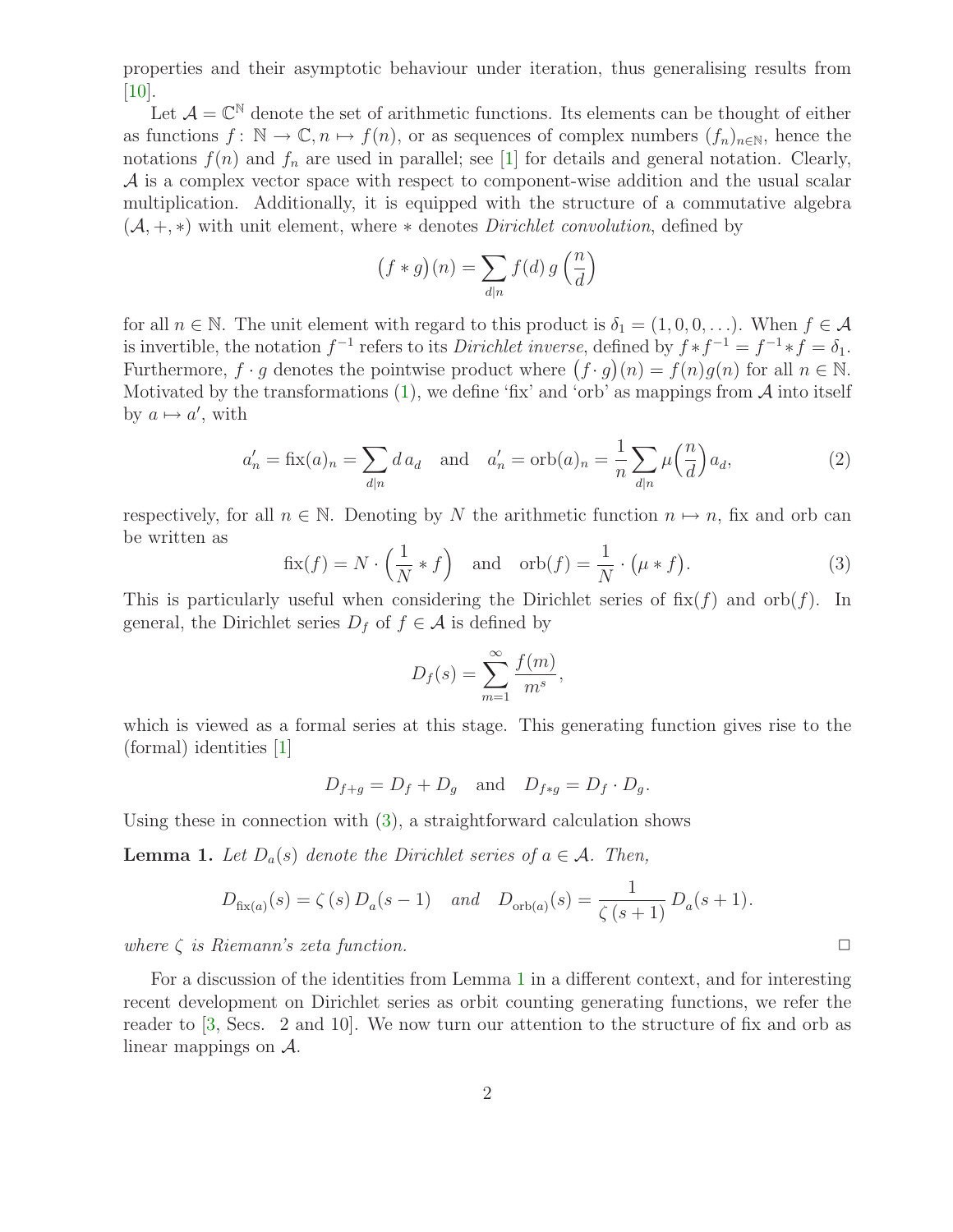### 2 Spectral properties

When studying fix on  $\mathcal{A}$ , it is natural to ask for eigenvalues and eigenvectors. Let x be an arithmetic function that satisfies the fixed point condition  $\operatorname{fix}(x)_n = \sum_{d|n} dx_d = x_n$  for all  $n \in \mathbb{N}$ . Solving for  $x_n$  yields the recursive relation

<span id="page-2-0"></span>
$$
x_n = \frac{1}{1-n} \sum_{n > d|n} dx_d \tag{4}
$$

for  $n > 1$ , so that all  $x_n$  are uniquely determined from  $x_1$ . The  $x_n$  depend linearly on  $x_1$ , which is the only degree of freedom in solving  $(4)$ , wherefore the eigenspace for the eigenvalue 1 is one-dimensional. Setting  $x_1 = a_1 = 1$ , we denote the resulting solution of [\(4\)](#page-2-0) by  $a = (a_1, a_2, a_3, \ldots)$ . Since fix maps multiplicative sequences to multiplicative sequences, it is an interesting question to what extent this is reflected by a.

<span id="page-2-1"></span>**Lemma 2.** Let a satisfy fix(a) = a, with  $a_1 = 1$ . The eigenvector a is multiplicative, so that  $a_{nm} = a_n \cdot a_m$  for all  $n, m \ge 1$  with  $(m, n) = 1$ .

Proof. In order to show multiplicativity by induction on the index, we first note that the claim is true for trivial decompositions such as  $n \cdot 1$ , because  $a_1 = 1$ . In particular, it is then true for all natural numbers  $n \leq 5 = 2 \cdot 3 - 1$ . Let  $(m, n) = 1$  with  $mn > 1$  and suppose the  $a_k$  satisfy the multiplicativity property for all  $k \leq mn - 1$  (so that  $a_k = a_d a_{d'}$  for all d, d' with  $(d, d') = 1$  and  $d d' = k$ ). This implies

$$
a_{mn} = \frac{1}{1 - mn} \sum_{\substack{d \mid mn \\ d < mn}} d a_d = \frac{1}{1 - mn} \sum_{\substack{d = d_m d_n \\ d_m | m, d_n | n}} (d_m a_{d_m}) (d_n a_{d_n})
$$

$$
= \frac{1}{1 - mn} \left( \sum_{\substack{d \mid m \\ d | m}} d a_d \sum_{\substack{d' \mid n \\ d' | n}} d' a_{d'} \right) - mn a_m a_n \right) = a_m a_n.
$$

This argument shows the induction step from  $mn - 1$  to  $mn$ . In general, the step from N to  $N+1$  is trivial when  $N+1$  is prime, and of the above form otherwise, which completes the induction.  $\Box$ 

For the remainder of this section, a always denotes the unique solution of  $f(x) = a$ with  $a_1 = 1$ . The recursion in [\(4\)](#page-2-0) runs over all proper divisors of n and yields an explicit expression for  $a_{p^r}$  with p prime and  $r \in \mathbb{N}$ . By multiplicativity, this extends to a closed formula for  $a_n$ .

<span id="page-2-2"></span>**Proposition 3.** Let  $n > 1$  with prime decomposition  $n = p_1^{r_1} \cdot \ldots \cdot p_s^{r_s}$ . Then, the n-th entry of the eigenvector a of Lemma [2](#page-2-1) reads

$$
a_n = \prod_{k=1}^s \prod_{\ell=1}^{r_k} \frac{1}{1 - p_k^{\ell}}.
$$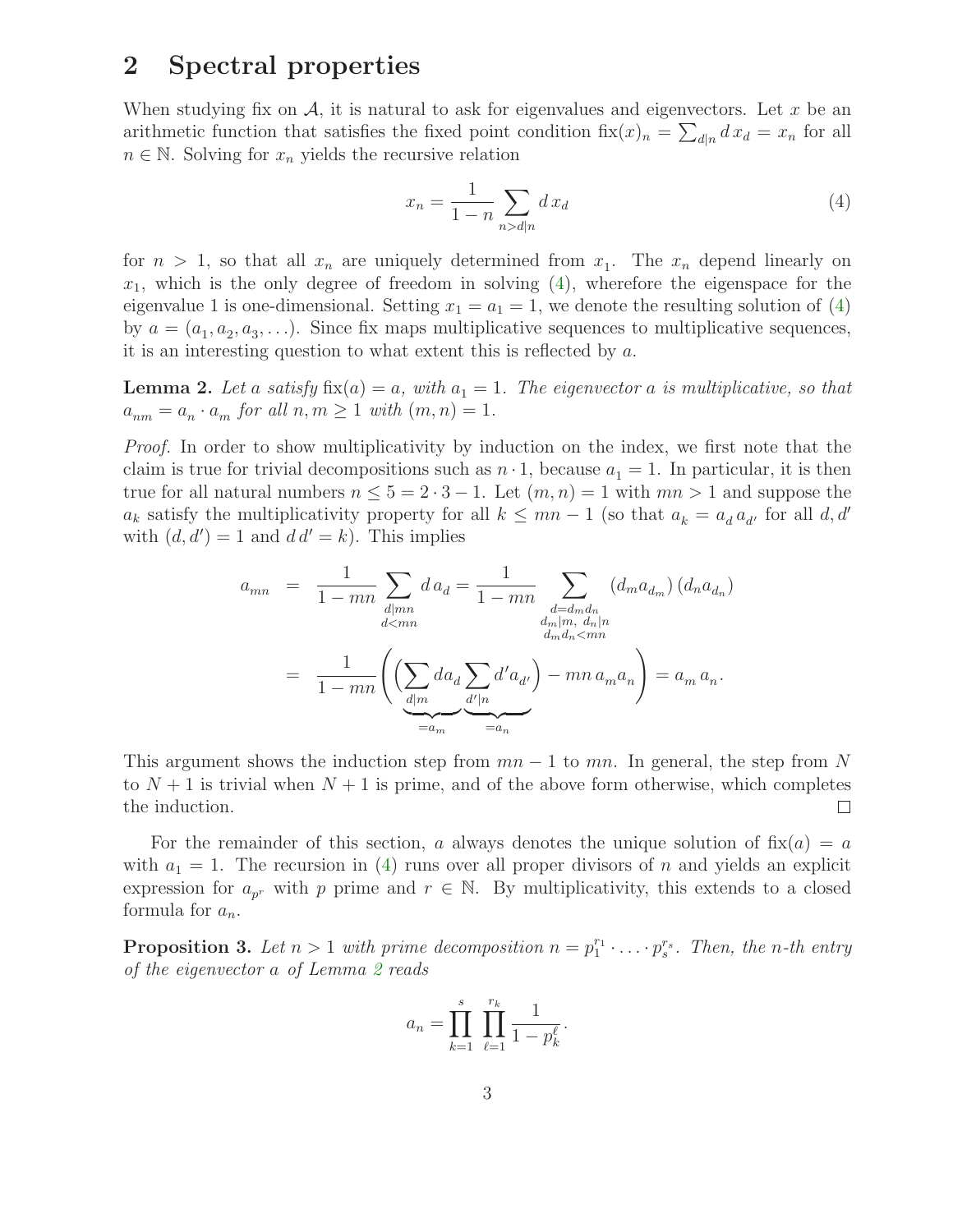*Proof.* Observing that  $a_p = \frac{a_1}{1-a_2}$  $\frac{a_1}{1-p}$ , induction on the exponent r leads to  $a_{p^r} = \prod_{\ell=1}^r (1-p^{\ell})^{-1}$ , from which the statement follows by Lemma [2.](#page-2-1)

The sequence of denominators is now entry  $\triangle 153038$  of the Online Encyclopedia of Integer Sequences (OEIS) [\[11\]](#page-11-1). In particular,  $|a_n| \leq 1$  for all n, and Proposition [3](#page-2-2) suggests that the  $a_n$  become 'asymptotically small' in some sense, as  $n \to \infty$ . Indeed, with

$$
\ell^q = \left\{ f \in \mathbb{C}^{\mathbb{N}} \, \middle| \, \sum_{n=1}^{\infty} |f_n|^q < \infty \right\},
$$

<span id="page-3-0"></span>one obtains the following result.

**Proposition 4.** The eigenvector a is an element of  $\ell^{1+\epsilon}$  for all  $\epsilon > 0$ .

*Proof.* Substituting  $p^k - 1 = (p - 1) \sum_{j=0}^{k-1} p^j$  in the denominator of  $|a_{p^r}|$  leads to

$$
\prod_{k=1}^r (p^k - 1) = (p - 1)^r \prod_{k=1}^r \sum_{j=0}^{k-1} p^j \ge (p - 1)^r p^{\sum_{k=1}^r (k-1)} = (p - 1)^r p^{r(r-1)/2}.
$$

Since  $(p-1)^r p^{r(r-1)/2} \geq p^r$  for  $r > 2$  or  $p > 2$ , the inequality  $|a_{p^r}| \leq \frac{1}{p^r}$  holds in these cases. Besides, one has  $|a_p| = \frac{1}{p-1} = \frac{p}{p-1}$  $\frac{p}{p-1} \cdot \frac{1}{p}$  $\frac{1}{p}$  for every prime p. The remaining term  $a_{2^2} = \frac{4}{3}$ 3 1 2 2 introduces an additional factor of  $c = \frac{4}{3}$  $\frac{4}{3}$  in the estimate of  $|a_n|$ , to account for the case when  $2^2$  is the highest power of 2 that divides n. For  $n = p_1^{r_1} \cdot \ldots \cdot p_s^{r_s}$ , this gives

$$
|a_n| \leq \frac{c}{n} \prod_{\{i|r_i=1\}} \frac{p_i}{p_i - 1}.
$$

This product can be related to Euler's  $\phi$ -function,

$$
\phi(n) = n \prod_{p|n} \left( 1 - \frac{1}{p} \right) = n \prod_{p|n} \left( \frac{p-1}{p} \right) \le n \prod_{\substack{p|n \\ p^2 \nmid n}} \left( \frac{p-1}{p} \right),
$$

giving  $\prod_{\{i|r_i=1\}}$  $\frac{p_i}{p_i-1} \leq \frac{n}{\phi(n)}$  $\frac{n}{\phi(n)}$ . Using

$$
\limsup_{n \to \infty} \frac{n}{\phi(n) \log(\log n)} = e^{\gamma},
$$

where  $\gamma = \lim_{n \to \infty} (1 + \frac{1}{2} + \cdots + \frac{1}{n} - \log n)$  denotes Euler's constant, compare [\[6,](#page-10-3) Thm. 328], we obtain

$$
|a_n| \leq \frac{C \cdot \log(\log(n))}{n}
$$

 $\Box$ 

for some constant C, which implies  $\sum_{n=1}^{\infty} |a_n|^{1+\varepsilon} < \infty$ .

<span id="page-3-1"></span>In particular,  $a \in \ell^2$ , and (numerically) one finds  $\sum_{n=1}^{\infty} |a_n|^2 \approx 2.99635 < 3$ . Since  $\sum_{p}$ 1 p diverges and  $|a_p| = \frac{1}{p-1} > \frac{1}{p}$  $\frac{1}{p}$ , it is clear that the statement of Proposition [4](#page-3-0) is not true for  $\varepsilon = 0.$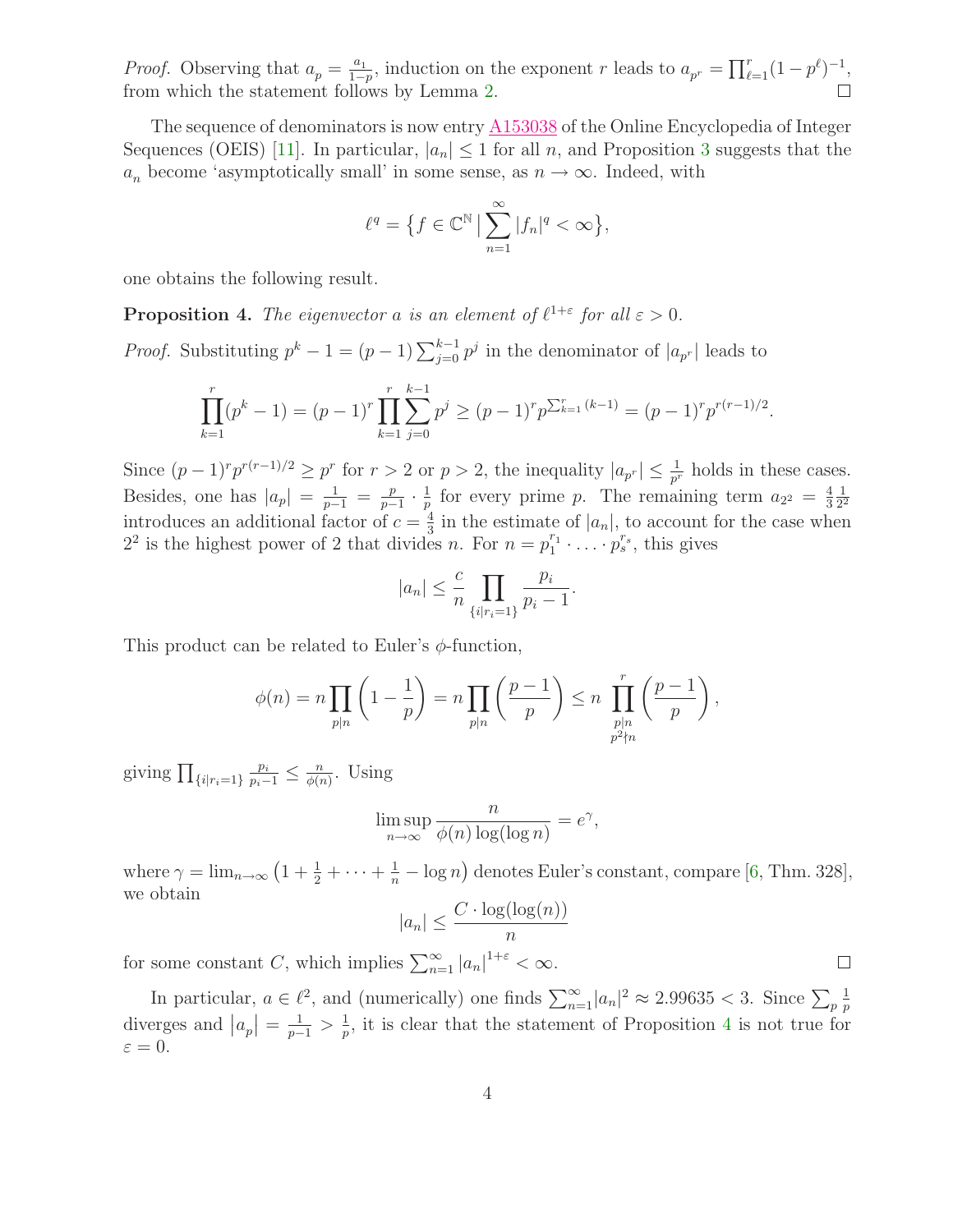**Lemma 5.** Let  $D_a(s)$  be the Dirichlet series of the eigenvector a, with  $s = \sigma + it$ .

- (i)  $D_a(s)$  converges absolutely in  $S = \{s \in \mathbb{C} \mid \sigma > 1\}.$
- (ii)  $\lim_{\sigma \to \infty} D_a(\sigma + it) = 1$ , uniformly in  $t \in \mathbb{R}$ .

Proof. We employ the methods of [\[1,](#page-10-0) Chapter 11]. The first claim follows from the absolute convergence of  $\zeta(\sigma)$  for  $\sigma > 1$ , because  $\sum_m \left|\frac{a_m}{m^s}\right| \leq \sum_m$  $\frac{|a_m|}{m^{\sigma}} \leq \zeta(\sigma).$ 

For (ii), observe that  $a_1 = 1$ , wherefore one has

$$
|D_a(s) - 1| \le \sum_{m=2}^{\infty} \frac{1}{m^{\sigma}} = \zeta(\sigma) - 1,
$$

which tends to 0 (independently of t) as  $\sigma \to \infty$ .

Using the fixed point relations  $fix(a) = a$  and  $orb(a) = a$ , the first equation of Lemma [1](#page-1-1) becomes a 'recursion' that can be solved for an explicit expression in terms of the Riemann zeta function.

**Theorem 6.** The Dirichlet series of the fixed point a satisfies

$$
D_a(s) = \prod_{\ell=1}^{\infty} \frac{1}{\zeta(s+\ell)} = \prod_p \prod_{\ell \ge 1} \left(1 - \frac{1}{p^{s+\ell}}\right),
$$

where the infinite product converges on the set  $S$  from Lemma [5.](#page-3-1)

*Proof.* Using Lemma [1,](#page-1-1) one inductively obtains  $D_a(s) = \frac{D_a(s+m)}{\prod_{l=1}^m \zeta(s+l)}$  for arbitrary  $m \in \mathbb{N}$ . For  $m \to \infty$ , the numerator converges to 1, since

$$
D_a(s+m) = a_1 + \sum_{n\geq 2} \frac{a_n}{n^s} \frac{1}{n^m} \leq a_1 + \frac{1}{2^m} D_a(s).
$$

Due to the asymptotic behaviour  $\zeta(\sigma + it) = 1 + \mathcal{O}(1/2^{\sigma})$  for  $\sigma \to \infty$ , the product in the denominator of the resulting expression  $D_a(s) = \prod_{\ell=1}^{\infty}$ 1  $\frac{1}{\zeta(s+\ell)}$  converges as well, giving the first part of the claim. The second equality follows from the Euler product representation  $\zeta(s+\ell)^{-1} = \prod_p (1-p^{-(s+\ell)})$  for  $\sigma > 1$ , in which the order of taking products over p and  $\ell$ may be exchanged due to absolute convergence.  $\Box$ 

**Remark.** Since  $a_1 \neq 0$ , a admits a Dirichlet inverse. Its terms can be calculated via to the general recursion formula, compare [\[1,](#page-10-0) Thm. 2.8]. The Dirichlet inverse satisfies  $D_{f^{-1}} = 1/D_f$ , wherefore  $b := a^{-1}$  has the Dirichlet series  $D_b = \prod_{\ell \geq 1} \zeta(s + \ell)$ . Determining the coefficients of this series leads to an analogue of Proposition [3;](#page-2-2) the *n*-th entry of b is

$$
b_n = \prod_{j=1}^s \prod_{k=1}^{r_j} \frac{p_j^{k-1}}{p_j^k - 1} = \prod_{j=1}^s \frac{p_j^{\frac{1}{2}r_j(r_j - 1)}}{\prod_{\ell=1}^{r_j} (p_j^{\ell} - 1)},
$$

 $\Box$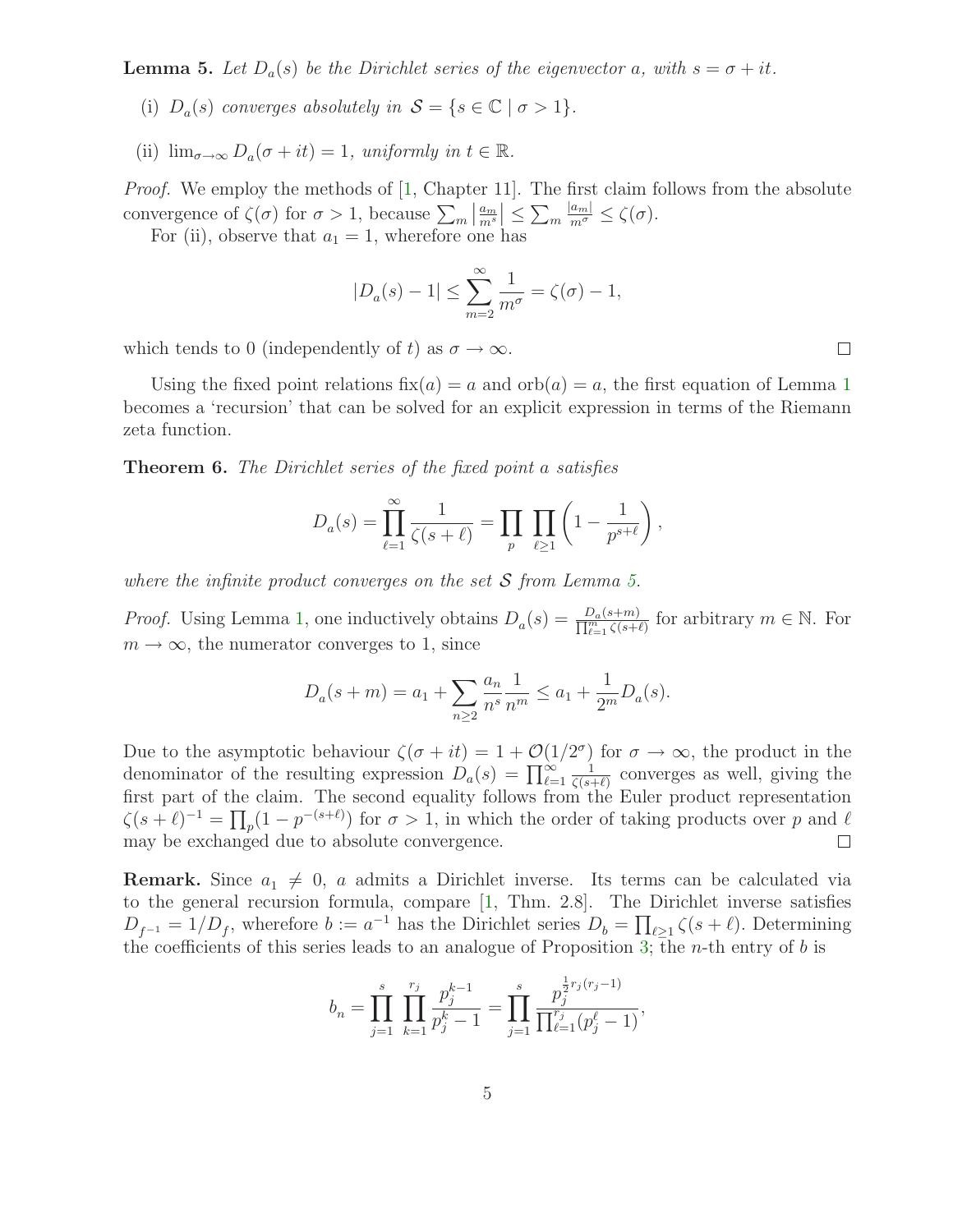with  $n = p_1^{r_1} \cdot \ldots \cdot p_s^{r_s}$  as before; see [\[8\]](#page-10-1) for details. The first few terms of a and b read  $a = (1, -1, -1)$ 1 2 , 1 3 , − 1 4 , 1 2 , − 1 6 , − 1 21  $, \ldots$  and  $b = (1, 1,$ 1 2 , 2 3 , 1 4 , 1 2 , 1 6 , 8 21  $,...).$ 

Although it appears that a and b share the same denominator sequence, this is not true when the terms are represented as reduced fractions, because cancellation can occur for the  $b_n$ . The first instance of this phenomenon is  $b_{12} = \frac{1}{3}$  $\frac{1}{3}$ , whereas  $a_{12} = -\frac{1}{6}$  $\frac{1}{6}$ .

Returning to the task of identifying all eigenvalues and their corresponding eigenspaces, we consider the equation  $x = \lambda \cdot \text{fix}(x)$  for  $\lambda \neq 1$  or, equivalently,

$$
(\lambda-n)\,x_n=\lambda\sum_{n>d|n}d\,x_d
$$

for all  $n \in \mathbb{N}$ . Since  $fix(x)_1 = x_1$  by definition, the first term of such an eigenvector has to be 0. In general, if  $x_d = 0$  for all  $d|n$  with  $d < n$ , the n-th term  $x_n$  will vanish as well, unless  $\lambda = n$ . Thus, the first non-zero term is  $x_m$  where  $m = \lambda$ , and all eigenvalues are thus natural numbers. For fixed  $1 < m \in \mathbb{N}$ , the recursion analogous to the case  $m = 1$  given in [\(4\)](#page-2-0) is

$$
x_n = \frac{1}{m-n} \sum_{n > d|n} dx_d \qquad \text{(for} \quad n \neq m),
$$
 (5)

which shows that  $x_n \neq 0$  if and only if  $n = km$  for some  $k \geq 1$ . The recursion for the non-vanishing terms simplifies to

$$
x_{km} = \frac{1}{m(1-k)} \sum_{k > d|k} dm x_{dm} = \frac{1}{1-k} \sum_{k > d|k} dx_{dm}
$$

for  $k > 1$ , where the only free parameter is now the first non-zero term  $x_m$ , indicating a one-dimensional eigenspace. Choosing  $x_m = a_1 = 1$ , the resulting eigenvector  $a^{(m)}$  with eigenvalue m can be expressed in terms of  $a = a^{(1)}$ :

$$
a^{(m)}(n) = \begin{cases} a\left(\frac{n}{m}\right), & \text{if } m|n; \\ 0, & \text{otherwise.} \end{cases}
$$
 (6)

In particular,  $a^{(m)} \in \ell^{1+\varepsilon}$  for all  $\varepsilon > 0$  and all  $m \ge 1$ , where  $a^{(m)}$  and a clearly have the same norm. Being eigenvectors for different eigenvalues, the  $a^{(m)}$  are linearly independent. The next proposition states that they even generate the space of arithmetic functions in the sense of formal linear combinations.

**Proposition 7.** The eigenvectors of fix form a basis of A, so that  $\langle a^{(m)} \mid m \in \mathbb{N} \rangle_{\mathbb{C}} = A$ , and the representation of  $f \in A$  as a formal linear combination of the  $a^{(m)}$  is unique.

*Proof.* Let  $f \in \mathcal{A}$ ,  $a = a^{(1)}$  and  $b := (a)^{-1}$ , and set  $\alpha = f * b$ . Then,  $\alpha * a = (f * b) * a = f$ . On the other hand, one has

$$
(\alpha * a)(k) = \sum_{d|k} \alpha_d a^{(d)}(k) = \sum_{m \ge 1} \alpha_m a^{(m)}(k)
$$

for all  $k \in \mathbb{N}$ , so  $f \in \langle a^{(m)} \mid m \in \mathbb{N} \rangle_{\mathbb{C}}$ . Uniqueness of the linear combination follows from the uniqueness of the Dirichlet inverse.  $\Box$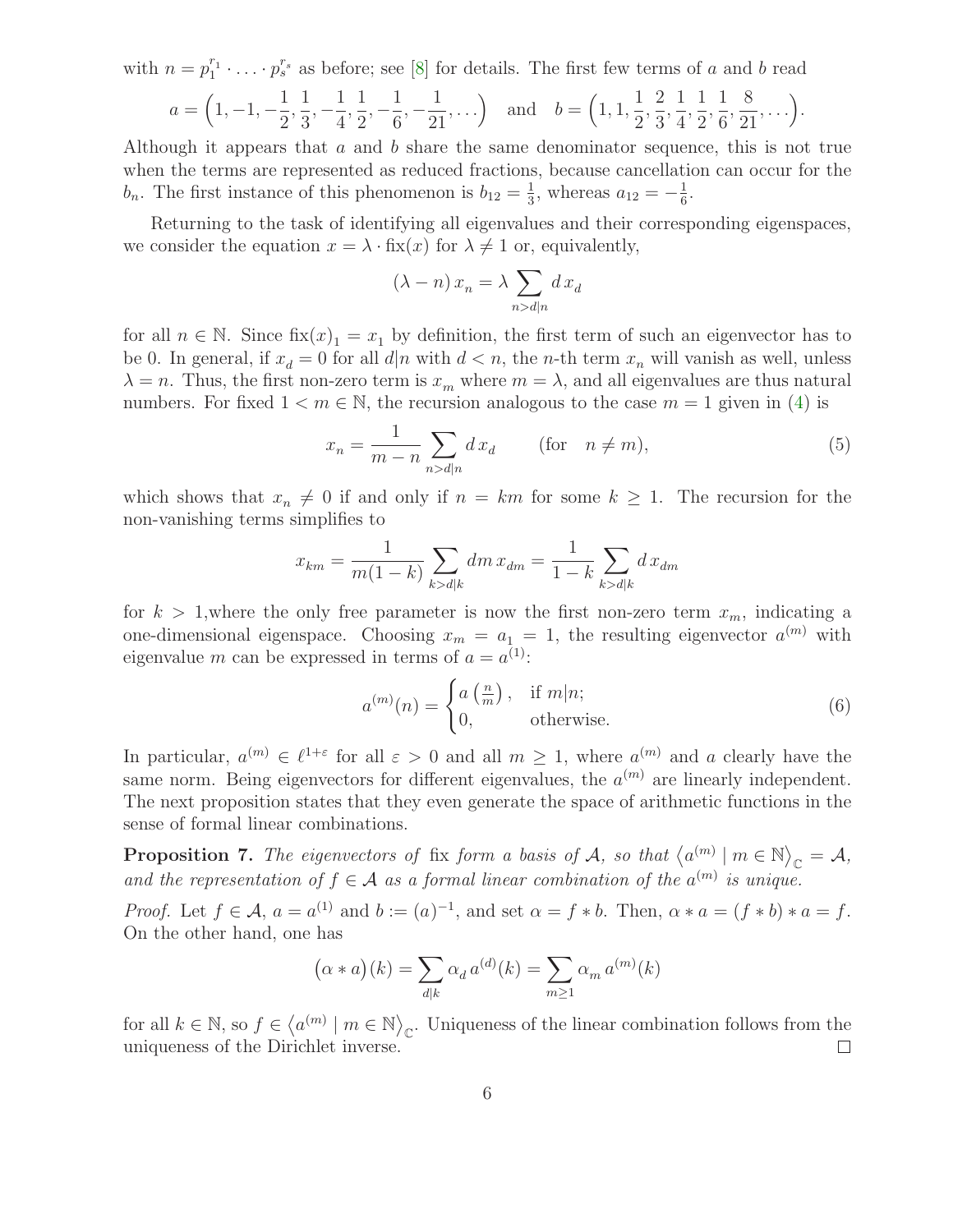The spectrum of an operator  $T: A \rightarrow A$  is defined by

 $spec(T) := {\lambda \in \mathbb{C} \mid T - \lambda \text{ id is not invertible }}.$ 

Note that fix and orb could be investigated as operators on  $\ell^2$ , restricting their domains to appropriate invariant subspaces. But since we need a more general setting later when considering their behaviour under iteration, we work with the spectrum as a purely algebraic notion.

Theorem 8. The spectra of fix and orb are

$$
spec(fix) = N \quad and \quad spec(orb) = \left\{ \frac{1}{N} \mid N \in \mathbb{N} \right\}
$$

.

*Proof.* Obviously,  $fix(f) = \lambda f$  implies  $f = 0$  if and only if  $\lambda \in \mathbb{C} \setminus \mathbb{N}$ , so fix  $-\lambda$  id is injective for these  $\lambda$ . Surjectivity can be seen by constructing a preimage  $f \in \mathcal{A}$  of an arbitrary  $g \in \mathcal{A}$ under fix –  $\lambda$  id. To this end, let  $f_1 = \frac{g_1}{1 - g_2}$  $\frac{g_1}{1-\lambda}$  and, having already defined  $f_1, \ldots, f_{n-1}$  for some  $n > 1$ , set

$$
f_n = \frac{1}{n - \lambda} \Big( g_n - \sum_{n > d | n} d f_d \Big).
$$

When  $\lambda \notin \mathbb{N}$ , the resulting arithmetic function f is a term-wise well-defined element of A with fix $(f) - \lambda f = g$ . In summary, fix –  $\lambda$  id is invertible if and only if  $\lambda \in \mathbb{C} \setminus \mathbb{N}$ . The spectrum of orb can be derived from that of fix by the equivalence

$$
\operatorname{fix}(a^{(N)}) = Na^{(N)} \iff \operatorname{orb}(a^{(N)}) = \frac{1}{N} a^{(N)},
$$

which follows from  $fix \circ orb = orb \circ fix = id$ .

#### 3 Iterations of the operator fix

Puri and Ward [\[10\]](#page-11-0) raised the question of the nature of the orbits under fix. In particular, the asymptotic properties of such orbits are sought. In our terminology, this is to ask how elements of A behave under iteration of the operator fix. Starting from  $\delta_1 = (1, 0, 0, \ldots),$ the first iterates are the sequences  $\underline{A000007}$ ,  $\underline{A000012}$ ,  $\underline{A000203}$ ,  $\underline{A001001}$  $\underline{A001001}$  $\underline{A001001}$  and  $\underline{A038991}$  $\underline{A038991}$  $\underline{A038991}$  – <u>[A038999](http://www.research.att.com/cgi-bin/access.cgi/as/~njas/sequences/eisA.cgi?Anum=A038999)</u> of the OEIS, see [\[10,](#page-11-0) [11\]](#page-11-1). Here, we start from the sequences  $\delta_m$ ,  $m \ge 1$ , defined via  $\delta_m(n) = \delta_{m,n}$  for all n, and give term-wise exact representations of fix<sup>n</sup>( $\delta_m$ ), from which the corresponding quantities of general starting sequences can later be constructed.

Let  $y^{(0)} = \delta_1$  and  $y^{(n)} := \text{fix}(y^{(n-1)})$  for  $n \ge 1$ , so that

$$
y^{(n)}(m) = (\text{fix}(y^{(n-1)}))_m = (\text{fix}^n(y^{(0)}))_m
$$

<span id="page-6-0"></span>holds for all  $m \geq 1$ .

**Proposition 9.** Let p be a prime and  $r \in \mathbb{N}$ . Then

$$
y^{(n)}(p^r) = \begin{bmatrix} n+r-1 \ r \end{bmatrix}_p = \prod_{i=0}^{r-1} \frac{1-p^{n+r-1-i}}{1-p^{i+1}},
$$

where  $\lbrack \begin{array}{c} n \\ r \end{array} \rbrack_q$  denotes the Gaussian or q-binomial coefficient.

 $\Box$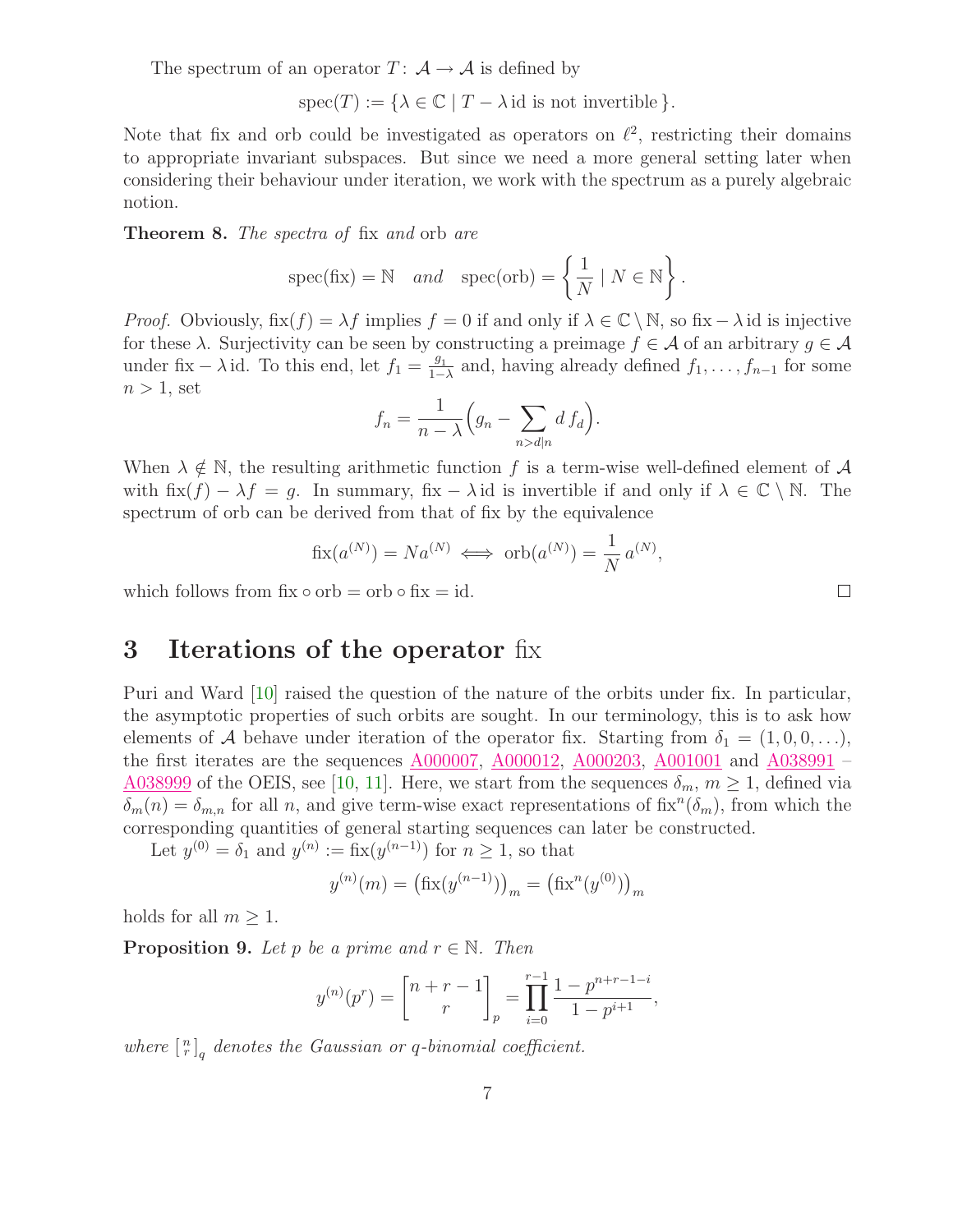*Proof.* The claim can be verified by induction in  $n$ . By definition of fix, we have

$$
y^{(n+1)}(p^r) = \text{fix}(y^{(n)})(p^r) = \sum_{d|p^r} d \cdot y^{(n)}(d) = \sum_{k=0}^r p^k \cdot y^{(n)}(p^k)
$$

$$
= 1 + p \begin{bmatrix} n \\ 1 \end{bmatrix}_p + \sum_{k=2}^r p^k \cdot y^{(n)}(p^k). \tag{7}
$$

Applying Pascal's identity for Gaussian binomials,

<span id="page-7-0"></span>
$$
\begin{bmatrix} m \\ \ell \end{bmatrix}_q = q^r \begin{bmatrix} m-1 \\ \ell \end{bmatrix}_q + \begin{bmatrix} m-1 \\ \ell-1 \end{bmatrix}_q,
$$

to the  $k$ -th summand in  $(7)$  yields

$$
p^{k}\begin{bmatrix}n+k-1\\k\end{bmatrix}_{p} = \begin{bmatrix}n+k\\k\end{bmatrix}_{p} - \begin{bmatrix}n+k-1\\k-1\end{bmatrix}_{p}.
$$

Plugging this and the relation  $\begin{bmatrix} n \\ 1 \end{bmatrix}_p = \sum_{k=0}^{n-1} p^k$  into [\(7\)](#page-7-0), we obtain

$$
y^{(n+1)}(p^r) = \begin{bmatrix} n+1 \\ 1 \end{bmatrix}_p + \sum_{k=2}^r \begin{bmatrix} n+k \\ k \end{bmatrix}_p - \begin{bmatrix} n+k-1 \\ k-1 \end{bmatrix}_p = \begin{bmatrix} n+r \\ r \end{bmatrix}_p
$$

 $\Box$ 

<span id="page-7-1"></span>which completes the proof.

**Corollary 10.** For  $1 \neq m \in \mathbb{N}$  with prime decomposition  $m = p_1^{r_1} p_2^{r_2} \cdot \ldots \cdot p_k^{r_k}$  $\int_k^r$ , one has

$$
y^{(n)}(m) = y^{(n)}(p_1^{r_1}) y^{(n)}(p_2^{r_2}) \cdot \ldots \cdot y^{(n)}(p_k^{r_k}) = \prod_{j=1}^k \prod_{i=0}^{r_j-1} \frac{1-p_j^{n+r_j-1-i}}{1-p_j^{i+1}}.
$$

*Proof.* It is easy to check that fix, and hence all iterates fix<sup>n</sup> with  $n > 1$ , preserve multiplica-tivity. Thus, in view of Proposition [9,](#page-6-0) the claim follows from  $\delta_1$  being multiplicative.  $\Box$ 

**Remark.** A different approach to calculating  $y^{(n)}$  exploits the fact that its Dirichlet series  $D_{y^{(n)}}(s)$  is known from the context of counting sublattices of  $\mathbb{Z}^n$ . Let

 $h_n(m) = |\{A \mid A \text{ is a sublattice of } \mathbb{Z}^n \text{ of index } m\}|$ 

and  $D_{h_n}(s) = \sum_{m \geq 1}$  $h_n(m)$  $\frac{n(m)}{m^s}$ . Proposition A.1 of [\[2\]](#page-10-4) states that

$$
h_n(m) = \sum_{d_1 \dots d_n = m} d_1^0 \cdot d_2^1 \cdot \dots \cdot d_n^{n-1} \text{ and } D_{h_n}(s) = \zeta(s) \cdot D_{h_{n-1}}(s-1),
$$

where the first sum runs over all *n*-tuples  $(d_1, \ldots, d_n)$  of positive integers with  $d_1 \cdot \ldots \cdot d_n = m$ . In particular,  $D_{h_1}(s) = \zeta(s) = D_{y^{(1)}}(s)$  $D_{h_1}(s) = \zeta(s) = D_{y^{(1)}}(s)$  $D_{h_1}(s) = \zeta(s) = D_{y^{(1)}}(s)$ . On the other hand, Lemma 1 gives  $D_{y^{(n+1)}}(s) =$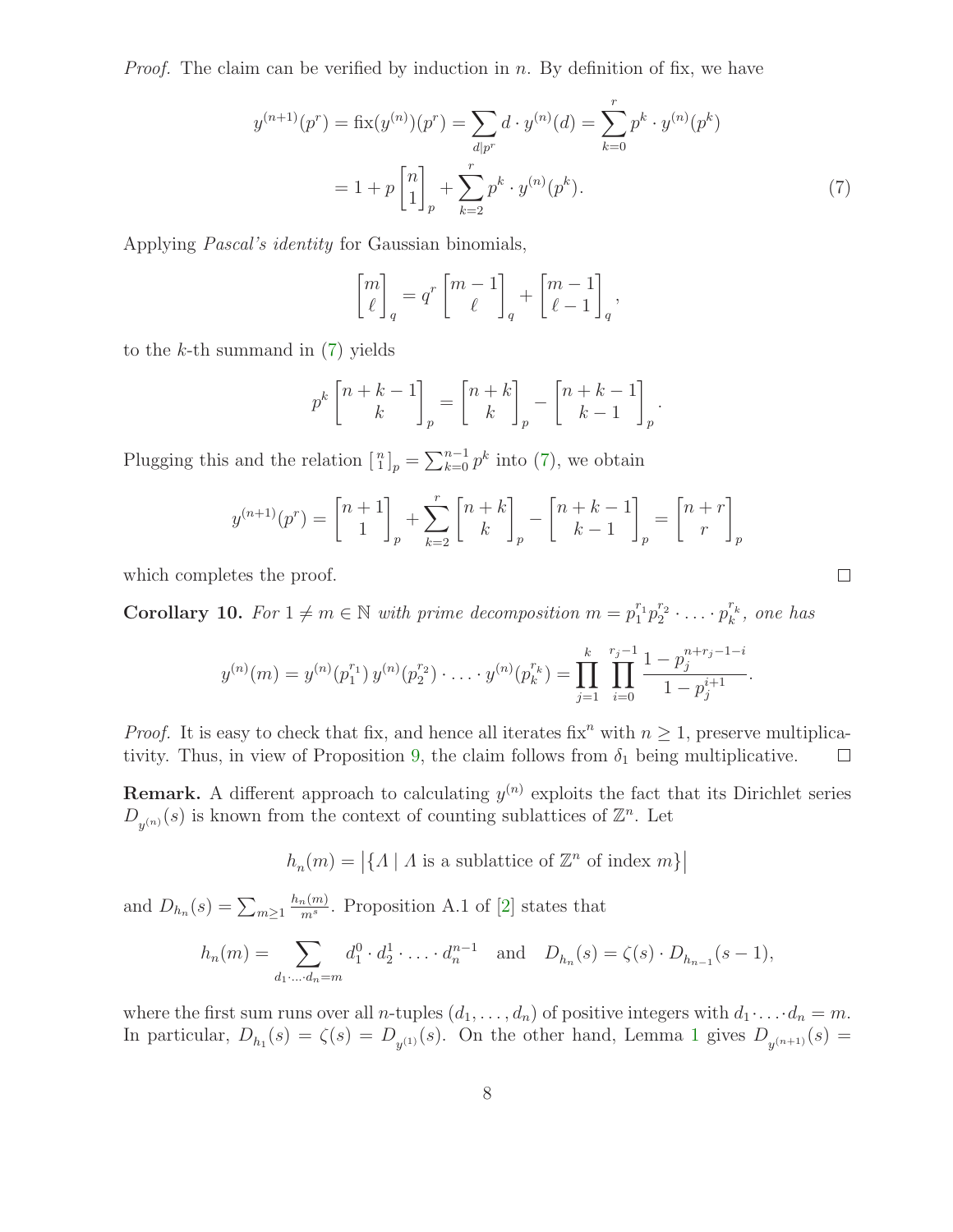$\zeta(s)D_{y^{(n)}}(s-1)$ , so  $D_{y^{(n)}}(s) = D_{h_n}(s)$  for all  $n \ge 1$  and thus  $h_n(m) = y^{(n)}(m)$  for all  $n, m \ge 1$ . For  $m = p_1^{r_1} \cdot \ldots \cdot p_k^{r_k}$  $h_k^{'k}$ , the coefficient  $h_n(m)$  can be written as

$$
h_n(m) = \prod_{j=1}^k \prod_{i=1}^{r_j} \frac{p_j^{n+i-1} - 1}{p_j^i - 1} = \prod_{j=1}^k \begin{bmatrix} n + r_j - 1 \ r_j \end{bmatrix}_{p_j},
$$

as shown in [\[5\]](#page-10-5) and [\[12\]](#page-11-2), leading to the result of Corollary [10.](#page-7-1) This also provides a concrete interpretation of the iteration sequences mentioned earlier.

Similarly to calculating fix-eigenvectors  $a^{(m)}$  for  $m > 1$ , the sequences arising from fixiterations on starting sequences  $\delta_m$  with  $m > 1$  can be related to the case  $m = 1$ . From  $(\operatorname{fix}(\delta_m))_k = m \cdot \delta_{k,jm}$  for some  $j \in \mathbb{N}$ , one can conclude inductively

$$
(\text{fix}^n(\delta_m))_k = \begin{cases} m^n \cdot y^{(n)}\left(\frac{k}{m}\right), & \text{if } m|k; \\ 0, & \text{otherwise.} \end{cases}
$$

<span id="page-8-0"></span>Since arbitrary elements from A can be written as complex linear combinations of the  $\delta_m$ , we find the following behaviour of general arithmetic sequences under fix-iterations.

**Lemma 11.** Let  $f = (f_1, f_2, \ldots) \in \mathcal{A}$ . Then, for all  $M \geq 1$ ,

$$
\left(\operatorname{fix}^n(f)\right)_M = \sum_{k=1}^M f_k \left(\operatorname{fix}^n(\delta_k)\right)_M = \sum_{k|M} f_k k^n y^{(n)} \left(\frac{M}{k}\right).
$$

As a convolution product, this is

$$
\text{fix}^n(f) = (f \cdot N^n) * y^{(n)}, \text{ for all } n \in \mathbb{N},
$$

where  $N^n$  denotes the arithmetic function defined by  $m \mapsto m^n$ .

*Proof.* Note first that, for all  $M \geq 1$ , the value fix $(f)_M$  depends on the  $f_n$  with  $n|M$  only. Each single term of  $\operatorname{fix}(f)_M$  can thus be obtained by applying fix to the finite linear combination  $\sum_{k=1}^{M} f_k \delta_k$ , resulting in a component-wise well-defined arithmetic function. The last identity follows from the definition of the convolution product.  $\Box$ 

Given the unbounded spectrum of fix, it is not surprising that the image sequences fix<sup>n</sup>(f) of a non-negative f component-wise tend to infinity when  $n \to \infty$ . Nevertheless, the 'quotient sequences'  $\left(\frac{\text{fix}^{n+1}(f)_M}{\text{fix}^n(f)_M}\right)$  $\overline{\text{fix}^n(f)_M}$  $\setminus$ have a well-defined convergence behaviour for each  $M$  as follows.

**Theorem 12.** Let f be a non-negative arithmetic function and let  $M \in \mathbb{N}$  be such that  $(\text{fix}^r(f))_M \neq 0$  for some  $r \in \mathbb{N}$ . Then,

$$
\lim_{n \to \infty} \frac{\left(\text{fix}^{n+1}(f)\right)_M}{\left(\text{fix}^n(f)\right)_M} = M.
$$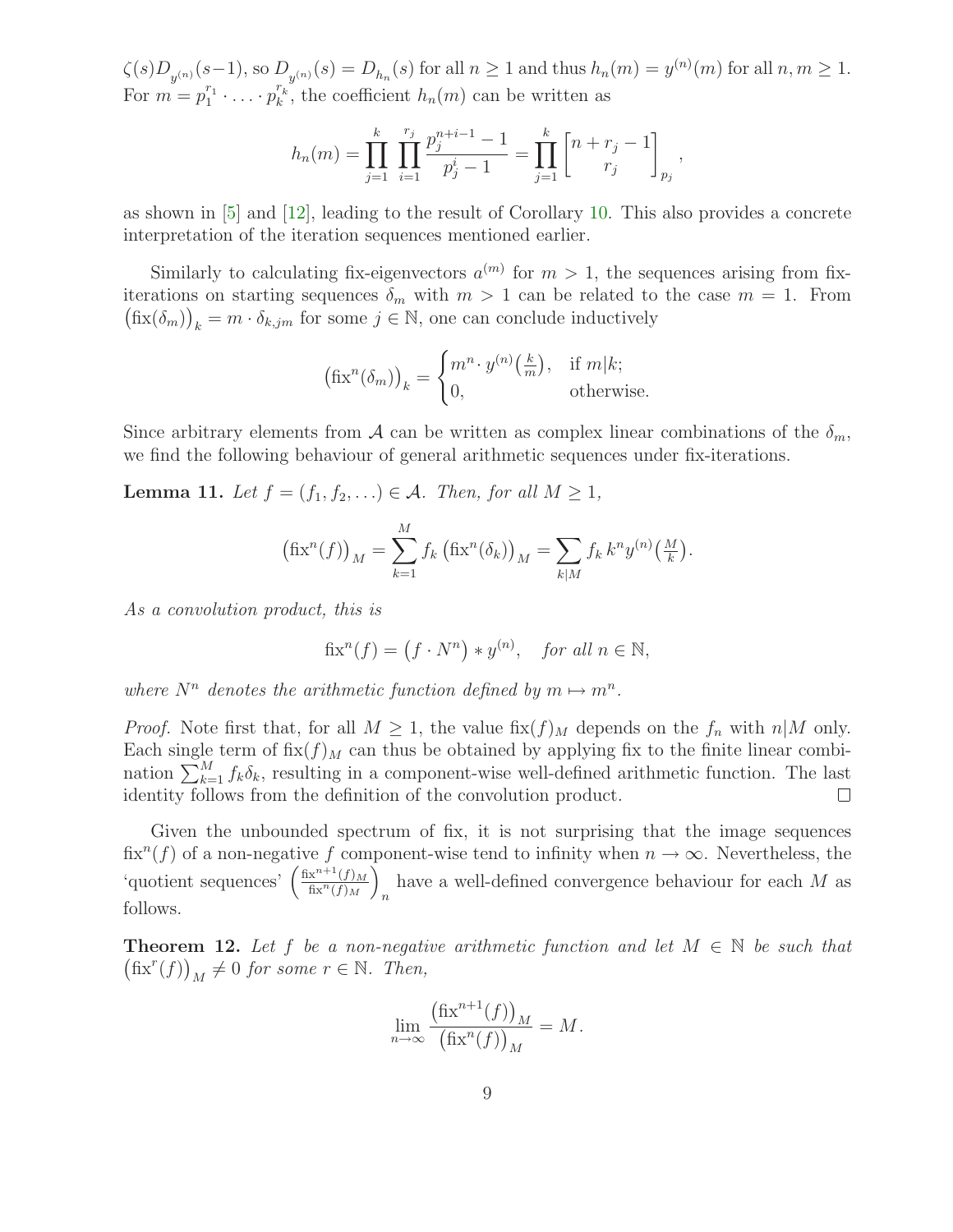Proof. Expanding the quotient in question yields

$$
\frac{\left(\operatorname{fix}^{n+1}(f)\right)_M}{\left(\operatorname{fix}^n(f)\right)_M} = \sum_{d \mid M} d \frac{\left(\operatorname{fix}^n(f)\right)_d}{\left(\operatorname{fix}^n(f)\right)_M} = M + \sum_{M > d \mid M} d \frac{\left(\operatorname{fix}^n(f)\right)_d}{\left(\operatorname{fix}^n(f)\right)_M}.
$$

The number of terms in the last sum being independent of  $n$ , it suffices to show that, for each divisor d of M, the corresponding summand approaches 0 as  $n \to \infty$ . Let  $d_1 = 1, \ldots, d_R = d$ denote the divisors of d. Then, using Lemma [11,](#page-8-0) one gets

$$
\frac{\left(\text{fix}^n(f)\right)_d}{\left(\text{fix}^n(f)\right)_M} = \sum_{i=1}^R \frac{f_{d_i} d_i^n y^{(n)} \left(\frac{d}{d_i}\right)}{\sum_{k|M} f_k k^n y^{(n)} \left(\frac{M}{k}\right)} \le \sum_{i=1}^R \frac{d_i^n f_{d_i} y^{(n)} \left(\frac{d}{d_i}\right)}{d_i^n f_{d_i} y^{(n)} \left(\frac{M}{d_i}\right)} = \sum_{i=1}^R \frac{y^{(n)} \left(\frac{d}{d_i}\right)}{y^{(n)} \left(\frac{M}{d_i}\right)}
$$

This upper bound can be seen to converge to 0 by splitting numerator and denominator of each summand in the last sum into the factors that arise from the prime decomposition of  $d/d_i$  and  $M/d_i$ . For  $r > s$ , the quotient

<span id="page-9-0"></span>
$$
\frac{y^{(n)}(p^s)}{y^{(n)}(p^r)} = \prod_{i=0}^{s-1} \frac{1-p^{n+s-1-i}}{1-p^{n+r-1-i}} \prod_{i=s}^{r-1} \frac{1-p^{i+1}}{1-p^{n+r-1-i}} \tag{8}
$$

.

converges to 0 as  $n \to \infty$ , since the first product tends to  $p^{s-r} > 0$ , while the second tends to 0. Being composed of factors such as [\(8\)](#page-9-0), the quotient  $(\text{fix}^n(f))_d / (\text{fix}^n(f))_M$  tends to 0 for all  $d|M$  as  $n \to \infty$ , which proves the claim.  $\Box$ 

Remark. Unlike fix, the operator orb's spectrum is bounded by 0 from below and by 1 from above. One would expect orb<sup>n</sup> $(f)$  to converge to an element of the eigenspace for the largest eigenvalue ( $\lambda = 1$ ), hence to a scalar multiple of  $a^{(1)} = a$ . Indeed, employing the eigenvector basis representation  $f = \sum_{m \geq 1} \alpha_m a^{(m)}$ , one obtains

$$
\lim_{n \to \infty} (\text{orb}^n f)_M = \lim_{n \to \infty} \sum_{m=1}^M \alpha_m \text{orb}^n (a^{(m)})_M = \lim_{n \to \infty} \sum_{m=1}^M \alpha_m \frac{1}{m^n} a^{(m)}_M = \alpha_1 a^{(1)}_M
$$

for all  $M \in \mathbb{N}$ . In other words,  $orb^{n}(f) \xrightarrow{n \to \infty} f_1 a$ , for all  $f \in \mathcal{A}$ .

#### 4 Concluding remarks

The eigenvector a has an interesting consequence in the setting of dynamical (or Artin-Mazur) zeta functions, where one considers the generating function

$$
\exp\left(\sum_{m=1}^{\infty} \frac{f_m}{m} z^m\right) = \prod_{m=1}^{\infty} (1 - z^m)^{-\operatorname{orb}(f)_m},
$$

usually for arithmetic functions  $f$  that count (isolated) fixed points of a discrete dynamical system, see [\[4\]](#page-10-6) for background material. Using a together with  $a = \text{orb}(a)$ , one finds the product identity

$$
\exp\left(\sum_{m=1}^{\infty} \frac{a_m}{m} z^m\right) = \prod_{m=1}^{\infty} (1 - z^m)^{-a_m}
$$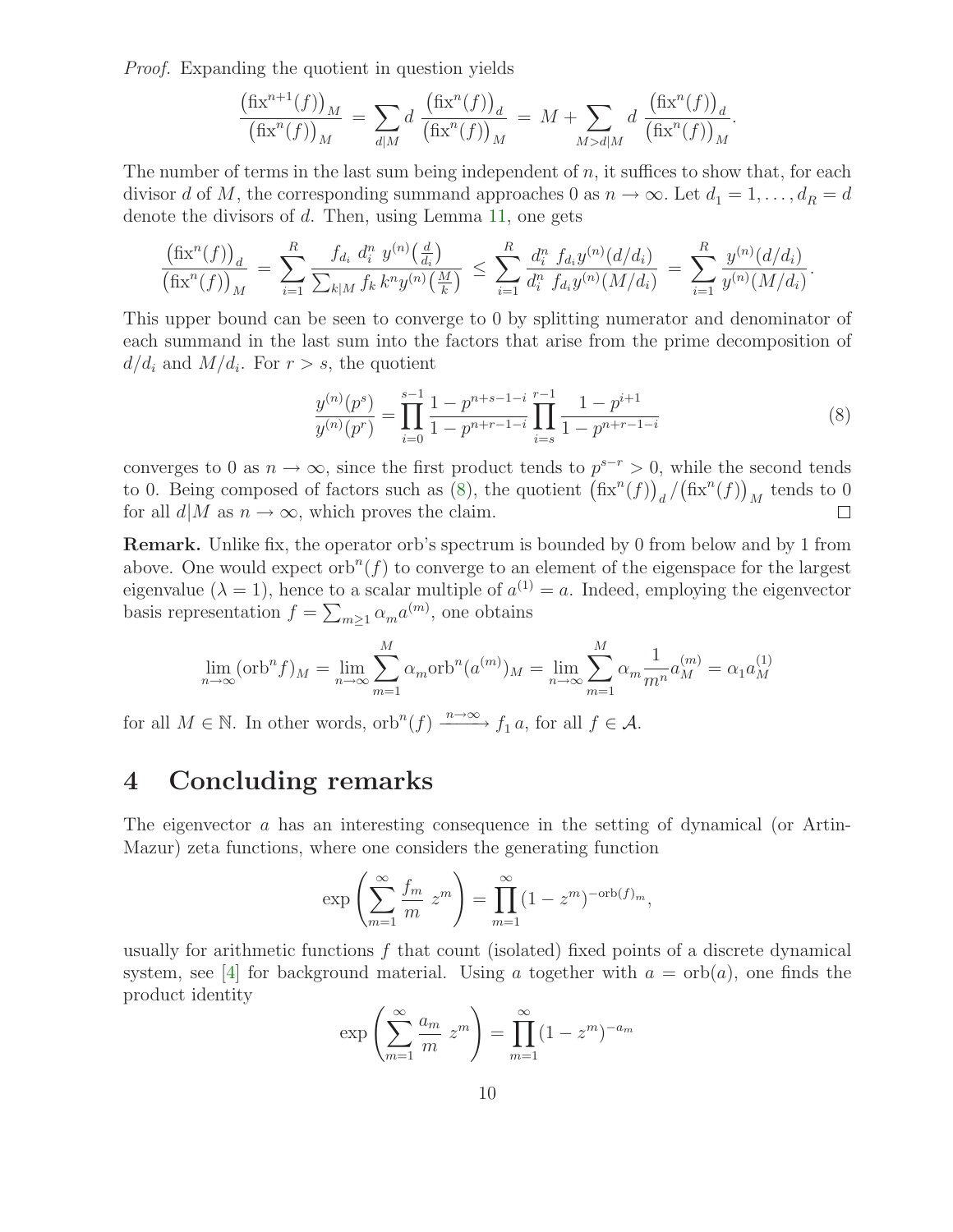or, equivalently, the series identity

$$
\sum_{m=1}^{\infty} \frac{a_m}{m} z^m = -\sum_{m=1}^{\infty} a_m \log(1 - z^m),
$$

with absolute convergence for  $|z| < 1$ . It would be interesting to know whether this gives rise to another interpretation of the meaning of the eigenvector  $a$  in this setting.

#### 5 Acknowledgements

It is our pleasure to thank Tom Ward for his interest in this work and to John A. G. Roberts and Johan Nilsson for useful hints on the manuscript. This work was supported by the German Research Council (DFG), within the CRC 701.

# <span id="page-10-0"></span>References

- <span id="page-10-4"></span>[1] T. M. Apostol, Introduction to Analytic Number Theory, Springer, New York, 1976.
- [2] M. Baake, Solution of the coincidence problem in dimensions  $d \leq 4$ , in R.V. Moody, ed., The Mathematics of Long-Range Aperiodic Order, NATO-ASI Series C489, Kluwer, Dordrecht (1997), pp. 9–44; revised version available at <http://arxiv.org/abs/math/0605222>.
- <span id="page-10-2"></span>[3] G. Everest, R. Miles, S. Stevens and T. Ward, Dirichlet series for finite combinatorial rank dynamics, to appear, Trans. Amer. Math. Soc.. Preprint available at <http://arxiv.org/abs/0705.1067>.
- <span id="page-10-6"></span>[4] A. Fel'shtyn, Dynamical Zeta Functions, Nielsen Theory and Reidemeister Torsion, Memoirs of the American Mathematical Society, Vol. 147, no. 699, American Mathematical Society, Providence, RI, 2000.
- <span id="page-10-5"></span><span id="page-10-3"></span>[5] B. Gruber, Alternative formulae for the number of sublattices, Acta Cryst. **A53** (1997), 807–808.
- [6] G. H. Hardy and E. M. Wright, An Introduction to the Theory of Numbers, 5th ed., Clarendon Press, Oxford, 1979.
- [7] P. Moss, *Algebraic realizability problems*, PhD thesis, University of East Anglia, Norwich, 2003.
- <span id="page-10-1"></span>[8] N. Neumärker, *Orbitstatistik und relative Realisierbarkeit*, Diplomarbeit, Universität Bielefeld, 2007.
- [9] Y. Puri, Arithmetic and growth of periodic orbits, PhD thesis, University of East Anglia, Norwich, 2000.